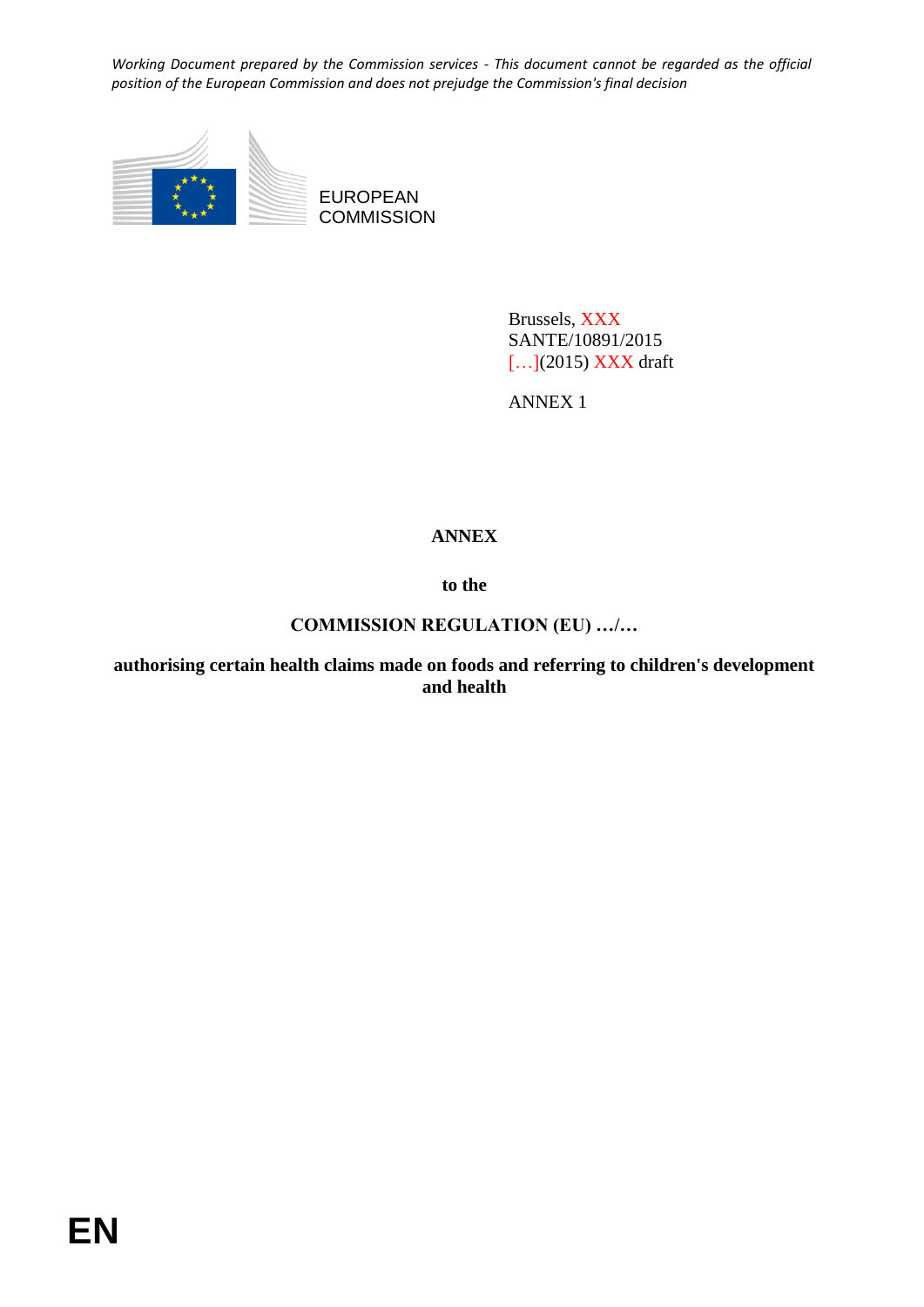## **ANNEX**

# **to the**

# **COMMISSION REGULATION (EU) …/…**

## **authorising certain health claims made on foods and referring to children's development and health**

| Application -<br><b>Relevant</b><br>provisions of<br><b>Regulation (EC)</b><br>No 1924/2006   | <b>Applicant – Address</b>                                                                                                     | Nutrient,<br>substance, food<br>or food category | Claim                                                                                                                                                                                                                                                                                                                                                                              | Conditions of use of the claim                                                                                                                                                                                                                                                                                                                                                                                                                                              | <b>Conditions</b><br>and/or<br>restrictions<br>of use of<br>the food<br>and/or<br>additional<br>statement<br>or warning | <b>EFSA</b> opinion<br>reference |
|-----------------------------------------------------------------------------------------------|--------------------------------------------------------------------------------------------------------------------------------|--------------------------------------------------|------------------------------------------------------------------------------------------------------------------------------------------------------------------------------------------------------------------------------------------------------------------------------------------------------------------------------------------------------------------------------------|-----------------------------------------------------------------------------------------------------------------------------------------------------------------------------------------------------------------------------------------------------------------------------------------------------------------------------------------------------------------------------------------------------------------------------------------------------------------------------|-------------------------------------------------------------------------------------------------------------------------|----------------------------------|
| Article $14(1)(b)$<br>health claim<br>referring to<br>children's<br>development and<br>health | Specialised Nutrition<br>(formerly<br>Europe<br>$9 - 31$<br>IDACE).<br>des<br>Avenue<br>1040<br>Nerviens,<br>Brussels, Belgium | Thiamine                                         | Thiamine contributes to normal<br>carbohydrate and energy-yielding<br>metabolism.<br>the addition of thiamine is<br>mandatory for the category of the<br>food for which the claim is made,<br>the wording to be used shall be the<br>following:<br>All [category of foods] contain<br>thiamine. Thiamine contributes to<br>normal carbohydrate and energy-<br>yielding metabolism. | The claim may be used only for the [food<br>categories] listed below which have a<br>thiamine content in accordance with the<br>compositional criteria for:<br>follow-on formulae as laid down in<br>Directive 2006/141/EC; or<br>nutritionally complete foods for special<br>medical purposes intended for use by<br>infants and nutritionally complete<br>foods for special medical purposes<br>other than those intended for use by<br>infants as laid down in Directive |                                                                                                                         | Q-2008-183                       |

## **Permitted health claim**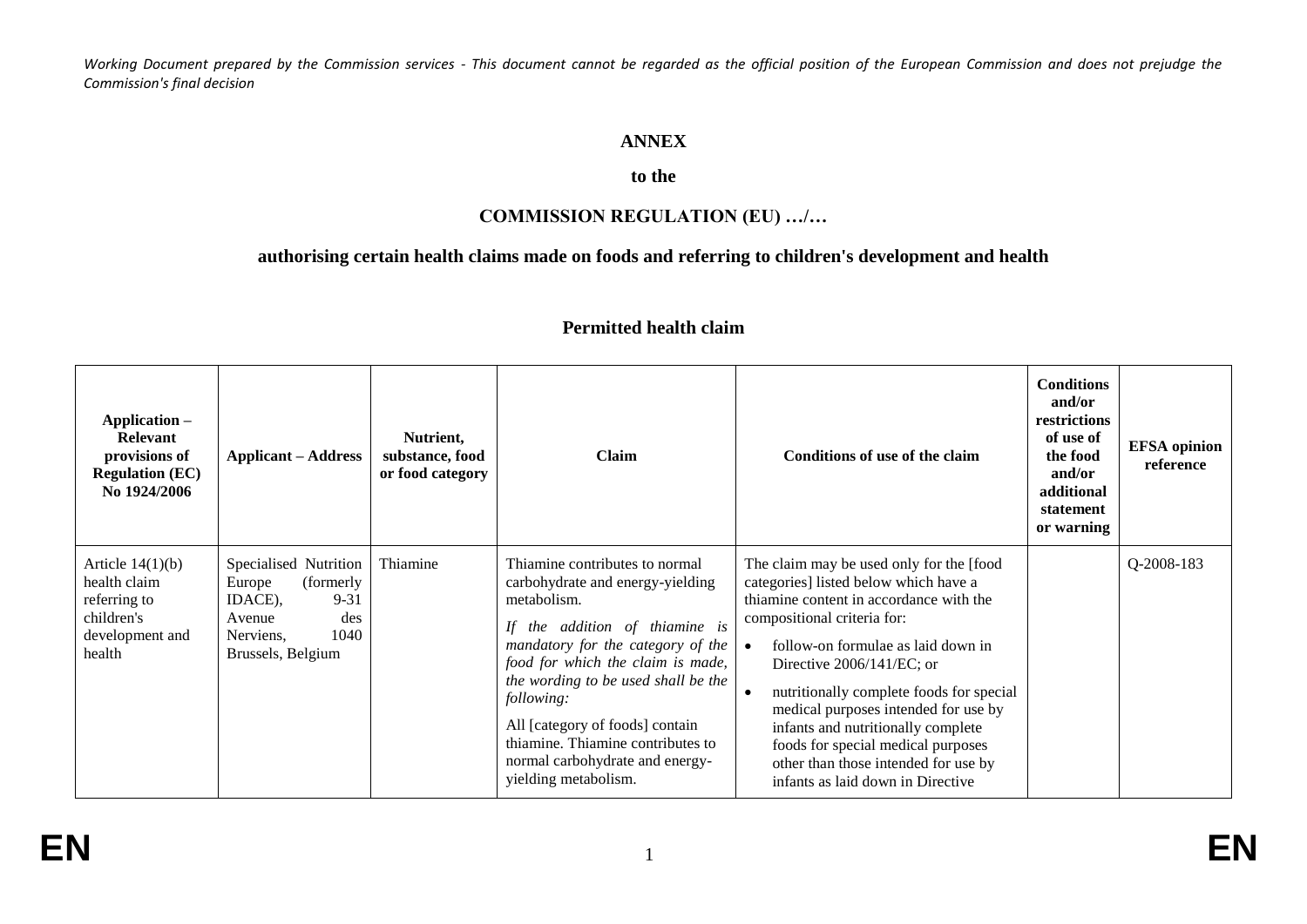|                                                                                               |                                                                                                  |          |                                                                                                                                                                                                                                                                                                                                                                                                                     | 1999/21/EC; or<br>processed cereal-based foods for<br>$\bullet$<br>infants and young children as laid<br>down in Directive 2006/125/EC.<br>For foods intended for infants and young<br>children, other than those listed above, the                                                                                                                                                                                                                                                                        |              |
|-----------------------------------------------------------------------------------------------|--------------------------------------------------------------------------------------------------|----------|---------------------------------------------------------------------------------------------------------------------------------------------------------------------------------------------------------------------------------------------------------------------------------------------------------------------------------------------------------------------------------------------------------------------|------------------------------------------------------------------------------------------------------------------------------------------------------------------------------------------------------------------------------------------------------------------------------------------------------------------------------------------------------------------------------------------------------------------------------------------------------------------------------------------------------------|--------------|
|                                                                                               |                                                                                                  |          |                                                                                                                                                                                                                                                                                                                                                                                                                     | claim may be used only for food which<br>provides at least a thiamine content of 15%<br>of the reference values for nutrition<br>labelling for foods intended for infants and<br>young children as laid down in or Directive<br>2006/141/EC.                                                                                                                                                                                                                                                               |              |
|                                                                                               |                                                                                                  |          |                                                                                                                                                                                                                                                                                                                                                                                                                     | [For other foods targeting children, but not<br>specifically infants and young children, the<br>claim may be used only for food which is at<br>least a source of thiamine as referred to in<br>the claim SOURCE OF [NAME OF<br>VITAMIN/S] AND/OR [NAME OF<br>MINERAL/S] as listed in the Annex to<br>Regulation (EC) No 1924/2006.]                                                                                                                                                                        |              |
| Article $14(1)(b)$<br>health claim<br>referring to<br>children's<br>development and<br>health | HiPP GmbH & Co.<br>Vertrieb KG<br>Georg-Hipp-Straße<br>7,85276<br>Pfaffenhofen<br><b>GERMANY</b> | Thiamine | Thiamine contributes to the<br>maintenance of normal<br>neurological development and<br>function.<br>If the addition of thiamine is<br>mandatory for the category of the<br>food for which the claim is made,<br>the wording to be used shall be the<br>following:<br>All [category of foods] contain<br>thiamine. Thiamin contributes to<br>the maintenance of normal<br>neurological development and<br>function. | The claim may be used only for the [food<br>categories] listed below which have a<br>thiamine content in accordance with the<br>compositional criteria for:<br>follow-on formulae as laid down in<br>$\bullet$<br>Directive 2006/141/EC; or<br>nutritionally complete foods for special<br>medical purposes intended for use by<br>infants and nutritionally complete<br>foods for special medical purposes<br>other than those intended for use by<br>infants as laid down in Directive<br>1999/21/EC; or | Q-2009-00455 |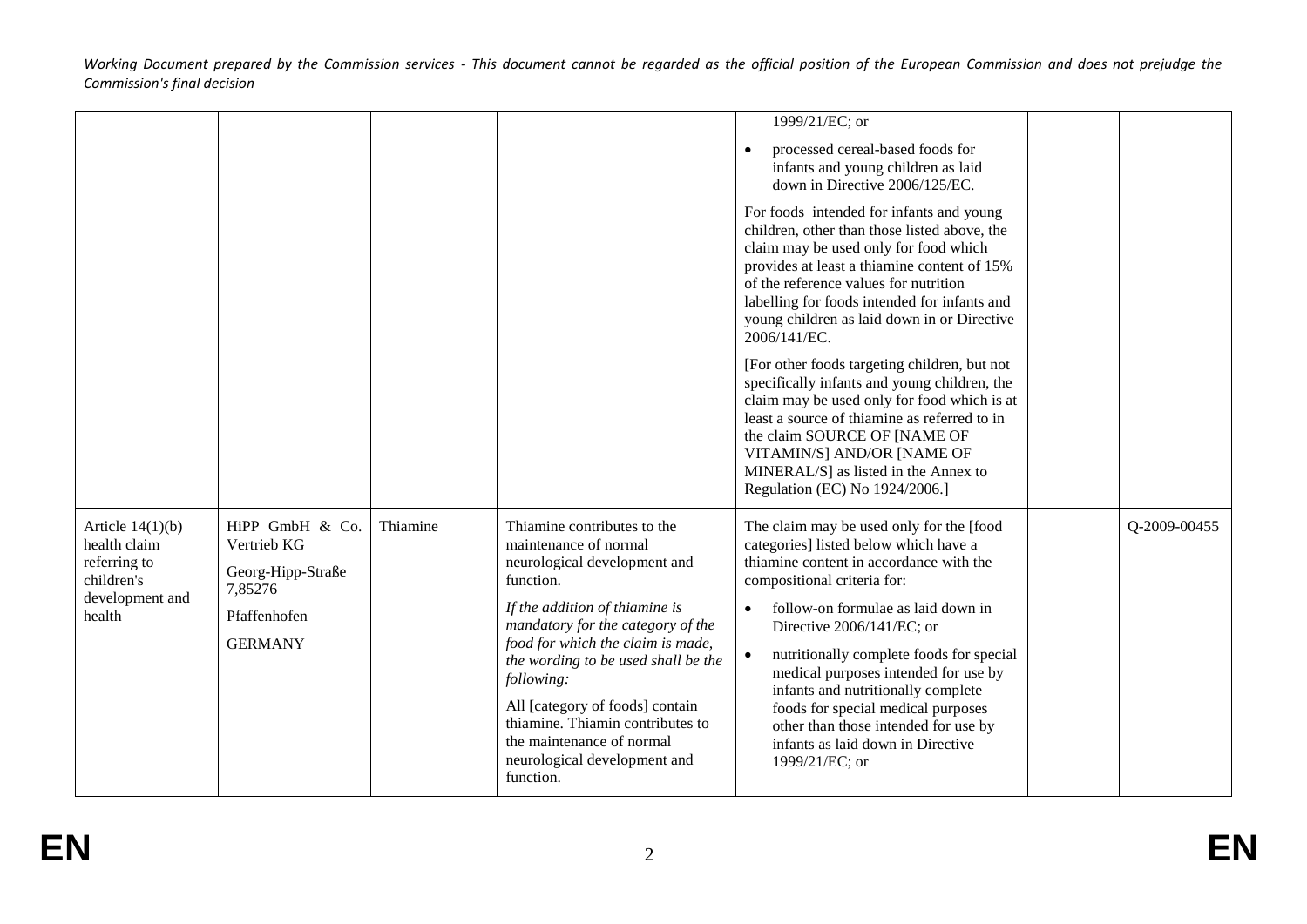|                                                                                               |                                                                                                  |                         |                                                                                                                                                                                                                                                                                                                                                                                                       | processed cereal-based foods for<br>$\bullet$<br>infants and young children as laid<br>down in Directive 2006/125/EC.<br>For foods intended for infants and young<br>children, other than those listed above, the<br>claim may be used only for food which<br>provides at least a thiamine content of 15%<br>of the reference values for nutrition<br>labelling for foods intended for infants and<br>young children as laid down in or Directive<br>2006/141/EC.<br>[For other foods targeting children, but not<br>specifically infants and young children, the<br>claim may be used only for food which is at<br>least a source of thiamine as referred to in<br>the claim SOURCE OF [NAME OF<br>VITAMIN/S] AND/OR [NAME<br>OF<br>MINERAL/S] as listed in the Annex to<br>Regulation (EC) No 1924/2006.] |              |
|-----------------------------------------------------------------------------------------------|--------------------------------------------------------------------------------------------------|-------------------------|-------------------------------------------------------------------------------------------------------------------------------------------------------------------------------------------------------------------------------------------------------------------------------------------------------------------------------------------------------------------------------------------------------|-------------------------------------------------------------------------------------------------------------------------------------------------------------------------------------------------------------------------------------------------------------------------------------------------------------------------------------------------------------------------------------------------------------------------------------------------------------------------------------------------------------------------------------------------------------------------------------------------------------------------------------------------------------------------------------------------------------------------------------------------------------------------------------------------------------|--------------|
| Article $14(1)(b)$<br>health claim<br>referring to<br>children's<br>development and<br>health | HiPP GmbH & Co.<br>Vertrieb KG<br>Georg-Hipp-Straße<br>7,85276<br>Pfaffenhofen<br><b>GERMANY</b> | Alpha-linolenic<br>acid | Alpha-linolenic acid contributes to<br>brain and nerve tissue<br>development.<br>If the addition of alpha-linolenic<br>acid is mandatory for the category<br>of the food for which the claim is<br>made, the wording to be used shall<br>be the following:<br>All [category of foods] contain<br>alpha-linolenic acid. Alpha-<br>linolenic acid contributes to brain<br>and nerve tissue development. | The claim may be used only for the [food<br>categories] listed below which have alpha-<br>linolenic acid content in accordance with<br>the compositional criteria for:<br>follow-on formulae as laid down in<br>Directive 2006/141/EC;<br>For foods intended for infants and young<br>children, other than those listed above, the<br>claim may be used only for food which<br>provides a minimum of 15% of the<br>adequate intake of 0.5 E%.                                                                                                                                                                                                                                                                                                                                                               | Q-2009-00197 |
| Article $14(1)(b)$<br>health claim<br>referring to                                            | Specialised Nutrition<br>Europe<br>(formerly<br>IDACE),<br>$9 - 31$                              | Magnesium               | Magnesium contributes to normal<br>development of bone.                                                                                                                                                                                                                                                                                                                                               | The claim may be used only for the [food<br>categories] listed below which have a<br>magnesium content in accordance with the                                                                                                                                                                                                                                                                                                                                                                                                                                                                                                                                                                                                                                                                               | Q-2008-150   |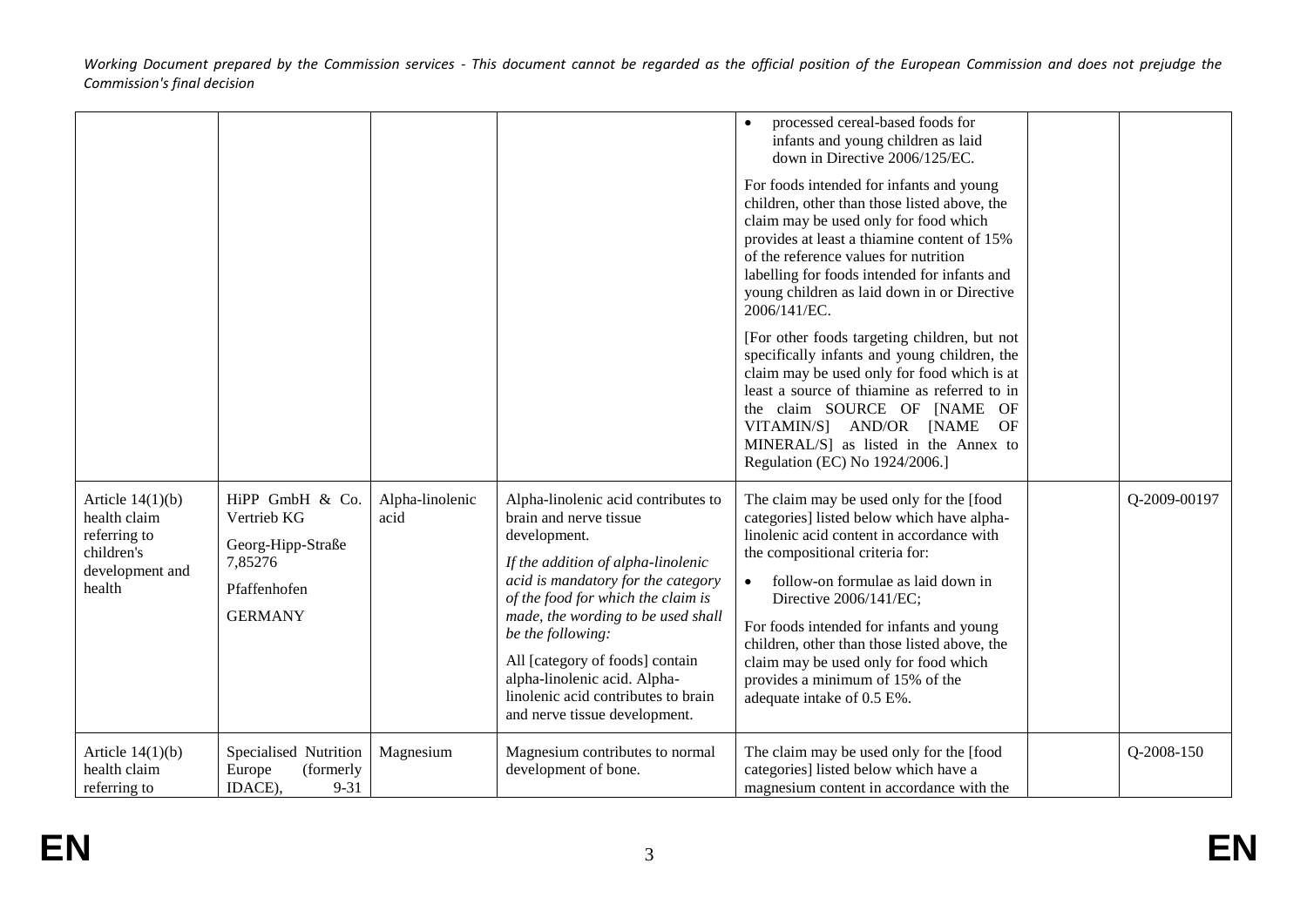| children's<br>development and<br>health                                             | des<br>Avenue<br>1040<br>Nerviens,<br>Brussels, Belgium                                                   |           | If the addition of magnesium is<br>mandatory for the category of the<br>food for which the claim is made,<br>the wording to be used shall be the<br>following:<br>All [category of foods] contain<br>magnesium. Magnesium<br>contributes to normal development<br>of bone. | compositional criteria for:<br>follow-on formulae as laid down in<br>$\bullet$<br>Directive 2006/141/EC; or<br>nutritionally complete foods for special<br>medical purposes intended for use by<br>infants and nutritionally complete<br>foods for special medical purposes<br>other than those intended for use by<br>infants as laid down in Directive<br>1999/21/EC; or<br>processed cereal-based foods for<br>infants and young children as laid<br>down in Directive 2006/125/EC.<br>For foods intended for infants and young<br>children, other than those listed above, the<br>claim may be used only for food which<br>provides at least a magnesium content of<br>15% of the reference values for nutrition<br>labelling for foods intended for infants and<br>young children as laid down in or Directive<br>2006/141/EC.<br>[For other foods targeting children, but not<br>specifically infants and young children, the<br>claim may be used only for food which is at<br>least a source of magnesium as referred to<br>in the claim SOURCE OF [NAME OF<br>VITAMIN/S] AND/OR [NAME OF<br>MINERAL/S] as listed in the Annex to<br>Regulation (EC) No 1924/2006.] |              |
|-------------------------------------------------------------------------------------|-----------------------------------------------------------------------------------------------------------|-----------|----------------------------------------------------------------------------------------------------------------------------------------------------------------------------------------------------------------------------------------------------------------------------|-----------------------------------------------------------------------------------------------------------------------------------------------------------------------------------------------------------------------------------------------------------------------------------------------------------------------------------------------------------------------------------------------------------------------------------------------------------------------------------------------------------------------------------------------------------------------------------------------------------------------------------------------------------------------------------------------------------------------------------------------------------------------------------------------------------------------------------------------------------------------------------------------------------------------------------------------------------------------------------------------------------------------------------------------------------------------------------------------------------------------------------------------------------------------------|--------------|
| Article $14(1)(b)$<br>health claim<br>referring to<br>children's<br>development and | Specialised Nutrition<br>(formerly<br>Europe<br>IDACE),<br>$9 - 31$<br>des<br>Avenue<br>1040<br>Nerviens, | Vitamin A | Vitamin A contributes to the<br>normal function of the immune<br>system.<br>If the addition of vitamin A is                                                                                                                                                                | The claim may be used only for the [food<br>categories] listed below which have a<br>vitamin A content in accordance with the<br>compositional criteria for:                                                                                                                                                                                                                                                                                                                                                                                                                                                                                                                                                                                                                                                                                                                                                                                                                                                                                                                                                                                                                | $Q-2008-160$ |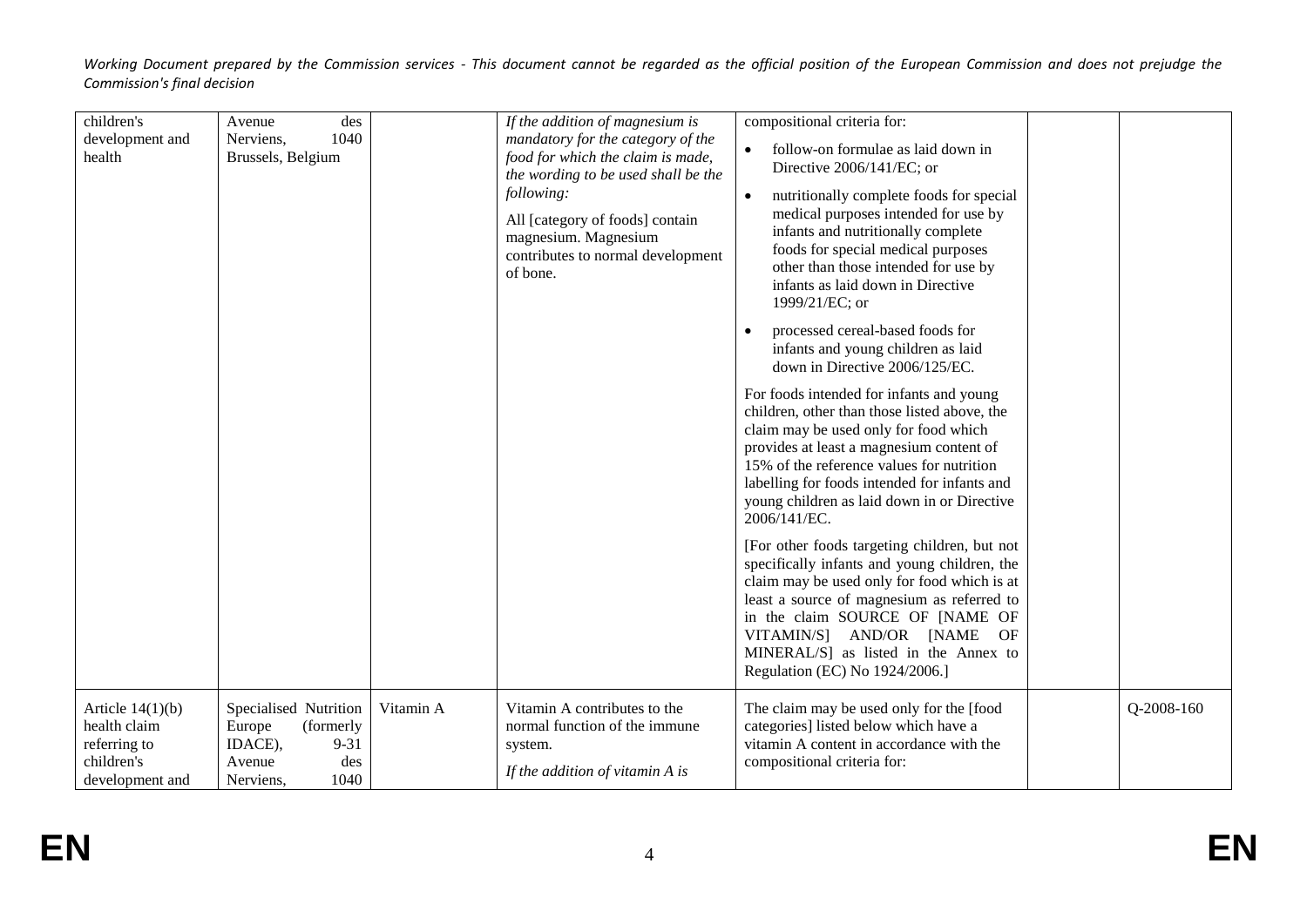| health                                                                                        | Brussels, Belgium                                                                                                              |      | mandatory for the category of the<br>food for which the claim is made,<br>the wording to be used shall be the<br>following:<br>All [category of foods] contain<br>vitamin A. Vitamin A contributes<br>to the normal function of the<br>immune system.                                                              | follow-on formulae as laid down in<br>$\bullet$<br>Directive 2006/141/EC; or<br>nutritionally complete foods for special<br>medical purposes intended for use by<br>infants and nutritionally complete<br>foods for special medical purposes<br>other than those intended for use by<br>infants as laid down in Directive<br>1999/21/EC; or<br>processed cereal-based foods for<br>infants and young children as laid<br>down in Directive 2006/125/EC.<br>For foods intended for infants and young<br>children, other than those listed above, the<br>claim may be used only for food which<br>provides at least a vitamin A content of<br>15% of the reference values for nutrition<br>labelling for foods intended for infants and<br>young children as laid down in or Directive<br>2006/141/EC. |
|-----------------------------------------------------------------------------------------------|--------------------------------------------------------------------------------------------------------------------------------|------|--------------------------------------------------------------------------------------------------------------------------------------------------------------------------------------------------------------------------------------------------------------------------------------------------------------------|------------------------------------------------------------------------------------------------------------------------------------------------------------------------------------------------------------------------------------------------------------------------------------------------------------------------------------------------------------------------------------------------------------------------------------------------------------------------------------------------------------------------------------------------------------------------------------------------------------------------------------------------------------------------------------------------------------------------------------------------------------------------------------------------------|
| Article $14(1)(b)$<br>health claim<br>referring to<br>children's<br>development and<br>health | Specialised Nutrition<br>(formerly<br>Europe<br>IDACE),<br>$9 - 31$<br>des<br>Avenue<br>1040<br>Nerviens,<br>Brussels, Belgium | Iron | Iron contributes to normal<br>cognitive development.<br>If the addition of iron is mandatory<br>for the category of the food for<br>which the claim is made, the<br>wording to be used shall be the<br>following:<br>All [category of foods] contain<br>iron. Iron contributes to normal<br>cognitive development. | Q-2008-199<br>The claim may be used only for the [food<br>categories] listed below which have an iron<br>content in accordance with the<br>compositional criteria for:<br>follow-on formulae as laid down in<br>$\bullet$<br>Directive 2006/141/EC; or<br>nutritionally complete foods for special<br>$\bullet$<br>medical purposes intended for use by<br>infants and nutritionally complete<br>foods for special medical purposes<br>other than those intended for use by<br>infants as laid down in Directive<br>1999/21/EC; or                                                                                                                                                                                                                                                                   |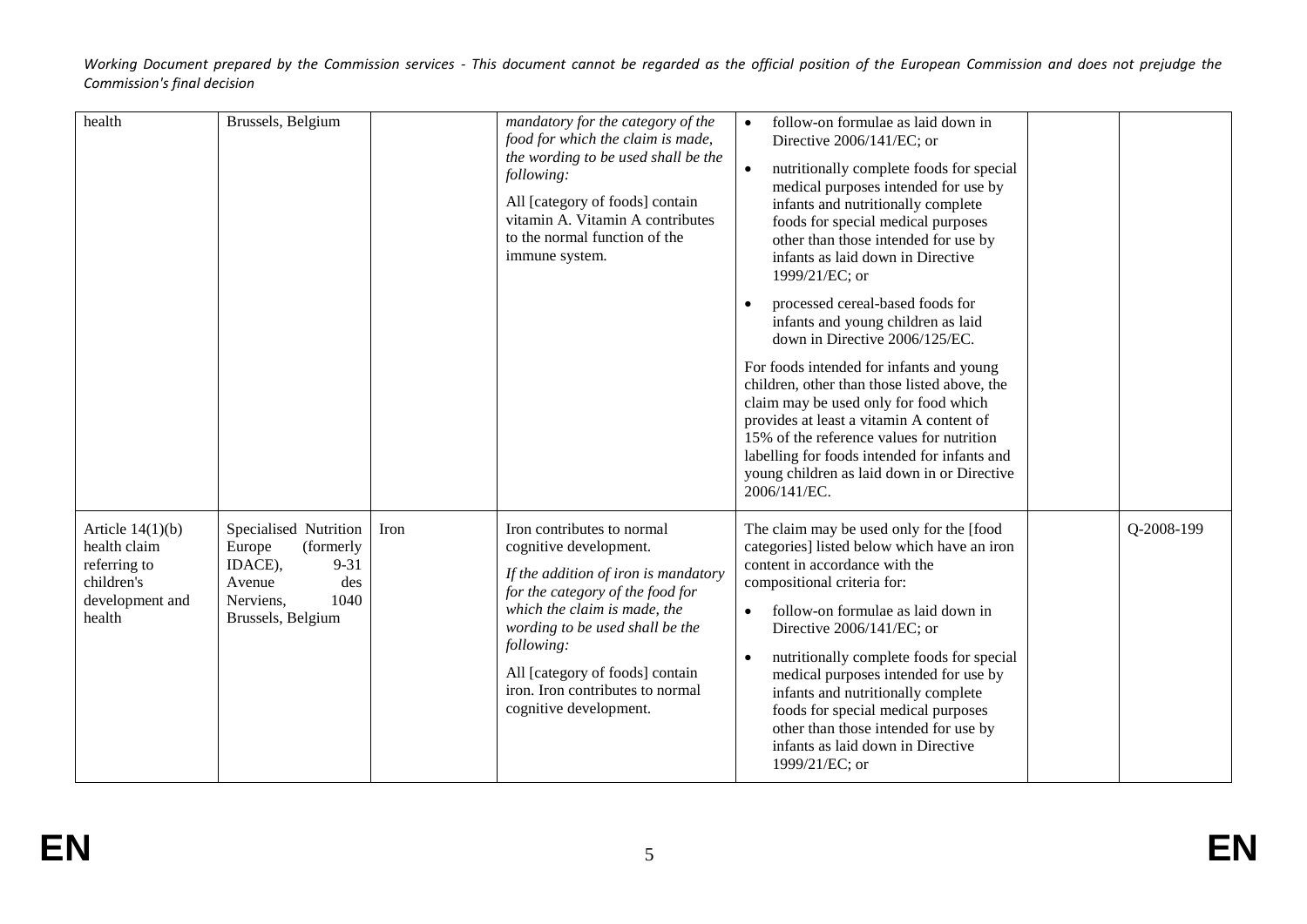|                                                                                               |                                                                                                                                |                            |                                                                                                                                                                                                                                                                                                                                                         | processed cereal-based foods for<br>infants and young children as laid<br>down in Directive 2006/125/EC.<br>For foods intended for infants and young<br>children, other than those listed above, the<br>claim may be used only for food which<br>provides at least an iron content of 15% of<br>the reference values for nutrition labelling<br>for foods intended for infants and young<br>children as laid down in or Directive<br>2006/141/EC.                                                                                                                                                                                                                                                                                                                                                                                                                                                                                                      |            |
|-----------------------------------------------------------------------------------------------|--------------------------------------------------------------------------------------------------------------------------------|----------------------------|---------------------------------------------------------------------------------------------------------------------------------------------------------------------------------------------------------------------------------------------------------------------------------------------------------------------------------------------------------|--------------------------------------------------------------------------------------------------------------------------------------------------------------------------------------------------------------------------------------------------------------------------------------------------------------------------------------------------------------------------------------------------------------------------------------------------------------------------------------------------------------------------------------------------------------------------------------------------------------------------------------------------------------------------------------------------------------------------------------------------------------------------------------------------------------------------------------------------------------------------------------------------------------------------------------------------------|------------|
| Article $14(1)(b)$<br>health claim<br>referring to<br>children's<br>development and<br>health | Specialised Nutrition<br>Europe<br>(formerly<br>IDACE),<br>$9 - 31$<br>des<br>Avenue<br>1040<br>Nerviens,<br>Brussels, Belgium | Riboflavin<br>(vitamin B2) | Riboflavin contributes to normal<br>energy-yielding metabolism.<br>If the addition of riboflavin is<br>mandatory for the category of the<br>food for which the claim is made,<br>the wording to be used shall be the<br>following:<br>All [category of foods] contain<br>riboflavin. Riboflavin contributes<br>to normal energy-yielding<br>metabolism. | The claim may be used only for the [food<br>categories] listed below which have a<br>riboflavin content in accordance with the<br>compositional criteria for:<br>follow-on formulae as laid down in<br>Directive 2006/141/EC; or<br>nutritionally complete foods for special<br>$\bullet$<br>medical purposes intended for use by<br>infants and nutritionally complete<br>foods for special medical purposes<br>other than those intended for use by<br>infants as laid down in Directive<br>1999/21/EC; or<br>processed cereal-based foods for<br>infants and young children as laid<br>down in Directive 2006/125/EC.<br>For foods intended for infants and young<br>children, other than those listed above, the<br>claim may be used only for food which<br>provides at least a riboflavin content of<br>15% of the reference values for nutrition<br>labelling for foods intended for infants and<br>young children as laid down in or Directive | Q-2008-184 |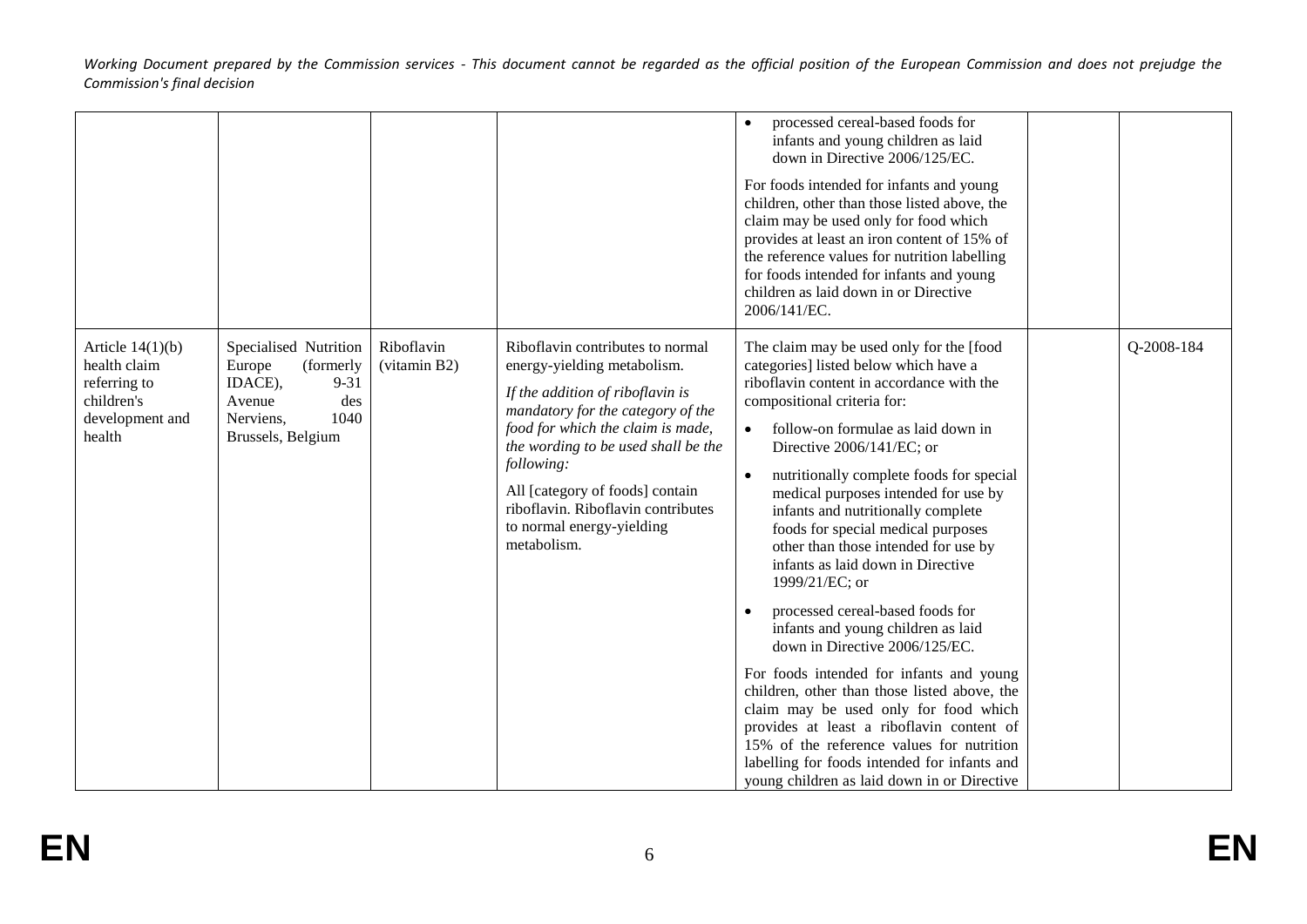|                                                                                                                                                                                         |                                                          |                                                                                                                                                                                                                                                                                                                                                                                     | 2006/141/EC.<br>[For other foods targeting children, but not<br>specifically infants and young children, the<br>claim may be used only for food which is at<br>least a source of riboflavin as referred to in<br>the claim SOURCE OF [NAME OF<br>VITAMIN/S] AND/OR [NAME<br>OF<br>MINERAL/S] as listed in the Annex to<br>Regulation (EC) No 1924/2006.]                                                                                                                                                                                                                                                                                                                                                                                                                                                                                                                                                                                                              |            |
|-----------------------------------------------------------------------------------------------------------------------------------------------------------------------------------------|----------------------------------------------------------|-------------------------------------------------------------------------------------------------------------------------------------------------------------------------------------------------------------------------------------------------------------------------------------------------------------------------------------------------------------------------------------|-----------------------------------------------------------------------------------------------------------------------------------------------------------------------------------------------------------------------------------------------------------------------------------------------------------------------------------------------------------------------------------------------------------------------------------------------------------------------------------------------------------------------------------------------------------------------------------------------------------------------------------------------------------------------------------------------------------------------------------------------------------------------------------------------------------------------------------------------------------------------------------------------------------------------------------------------------------------------|------------|
| Article $14(1)(b)$<br>Specialised Nutrition<br>health claim<br>Europe<br>referring to<br>IDACE),<br>children's<br>Avenue<br>development and<br>Nerviens.<br>health<br>Brussels, Belgium | Pantothenic acid<br>(formerly<br>$9 - 31$<br>des<br>1040 | Pantothenic acid contributes to<br>normal energy-yielding<br>metabolism.<br>If the addition of pantothenic acid<br>is mandatory for the category of<br>the food for which the claim is<br>made, the wording to be used shall<br>be the following:<br>All [category of foods] contain<br>pantothenic acid. Pantothenic acid<br>contributes to normal energy-<br>yielding metabolism. | The claim may be used only for the [food<br>categories] listed below which have a<br>pantothenic acid content in accordance with<br>the compositional criteria for:<br>follow-on formulae as laid down in<br>Directive 2006/141/EC; or<br>nutritionally complete foods for special<br>medical purposes intended for use by<br>infants and nutritionally complete<br>foods for special medical purposes<br>other than those intended for use by<br>infants as laid down in Directive<br>1999/21/EC; or<br>processed cereal-based foods for<br>infants and young children as laid<br>down in Directive 2006/125/EC.<br>For foods intended for infants and young<br>children, other than those listed above, the<br>claim may be used only for food which<br>provides at least a pantothenic acid content<br>of 15% of the reference values for nutrition<br>labelling for foods intended for infants and<br>young children as laid down in or Directive<br>2006/141/EC. | Q-2008-186 |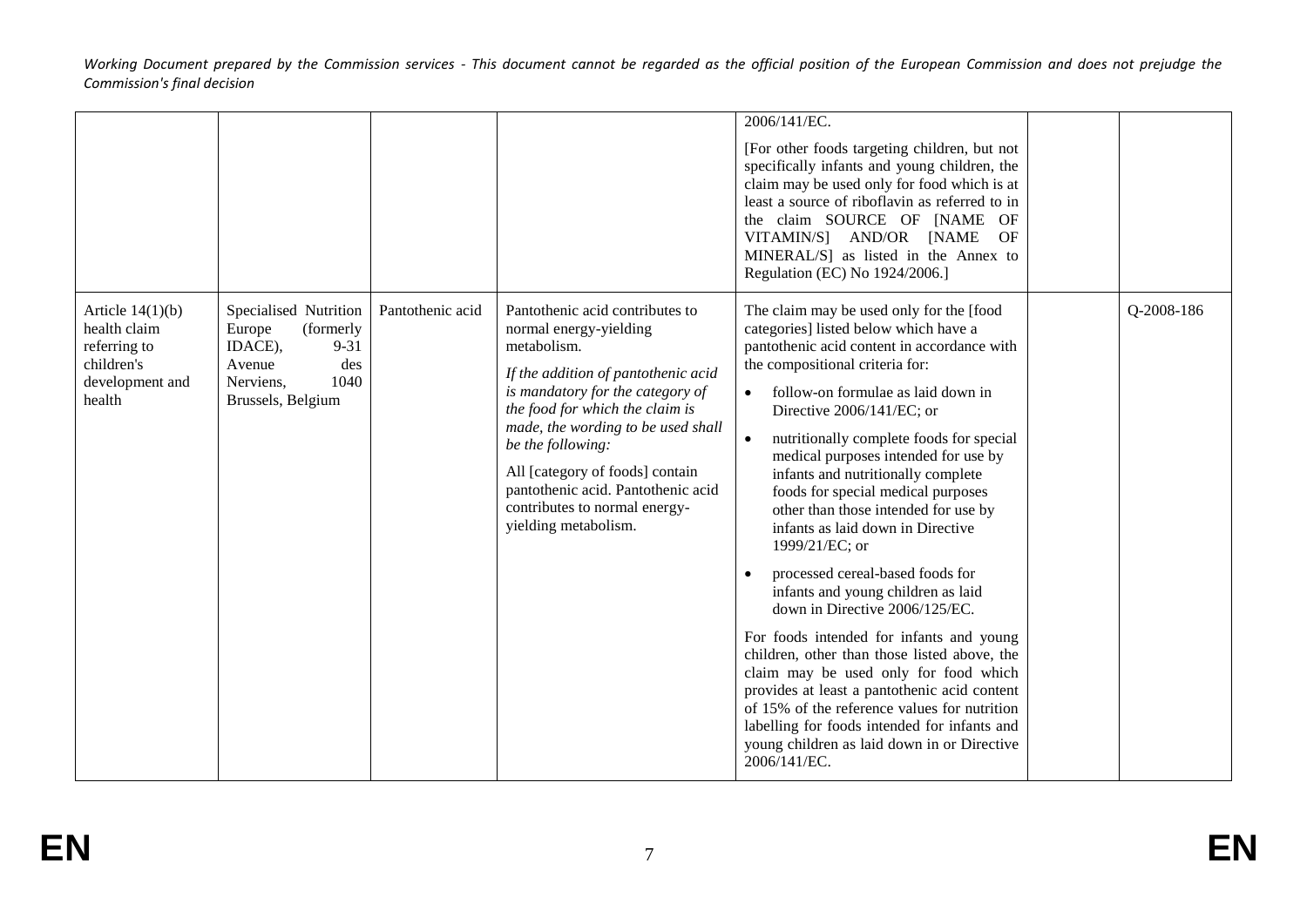|                                                                                               |                                                                                                                                |           |                                                                                                                                                                                                                                                                                                                                                           | [For other foods targeting children, but not<br>specifically infants and young children, the<br>claim may be used only for food which is at<br>least a source of pantothenic acid as<br>referred to in the claim SOURCE OF<br>[NAME OF VITAMIN/S] AND/OR<br>[NAME OF MINERAL/S] as listed in the<br>Annex to Regulation (EC) No 1924/2006.]                                                                                                                                                                                                                                                                                                                                                                                                                                                                                                                                                                                                                                                                                                                          |            |
|-----------------------------------------------------------------------------------------------|--------------------------------------------------------------------------------------------------------------------------------|-----------|-----------------------------------------------------------------------------------------------------------------------------------------------------------------------------------------------------------------------------------------------------------------------------------------------------------------------------------------------------------|----------------------------------------------------------------------------------------------------------------------------------------------------------------------------------------------------------------------------------------------------------------------------------------------------------------------------------------------------------------------------------------------------------------------------------------------------------------------------------------------------------------------------------------------------------------------------------------------------------------------------------------------------------------------------------------------------------------------------------------------------------------------------------------------------------------------------------------------------------------------------------------------------------------------------------------------------------------------------------------------------------------------------------------------------------------------|------------|
| Article $14(1)(b)$<br>health claim<br>referring to<br>children's<br>development and<br>health | Specialised Nutrition<br>Europe<br>(formerly<br>$9 - 31$<br>IDACE),<br>des<br>Avenue<br>1040<br>Nerviens,<br>Brussels, Belgium | Vitamin C | Vitamin C contributes to increasing<br>non-haem iron absorption.<br>If the addition of vitamin $C$ is<br>mandatory for the category of the<br>food for which the claim is made,<br>the wording to be used shall be the<br>following:<br>All [category of foods] contain<br>vitamin C. Vitamin C contributes<br>to increasing non-haem iron<br>absorption. | The claim may be used only for the [food<br>categories] listed below which have a<br>vitamin C content in accordance with the<br>compositional criteria for:<br>follow-on formulae as laid down in<br>Directive 2006/141/EC; or<br>nutritionally complete foods for special<br>$\bullet$<br>medical purposes intended for use by<br>infants and nutritionally complete<br>foods for special medical purposes<br>other than those intended for use by<br>infants as laid down in Directive<br>1999/21/EC; or<br>processed cereal-based foods for<br>infants and young children as laid<br>down in Directive 2006/125/EC.<br>For foods intended for infants and young<br>children, other than those listed above, the<br>claim may be used only for food which<br>provides at least a vitamin C content of<br>15% of the reference values for nutrition<br>labelling for foods intended for infants and<br>young children as laid down in or Directive<br>2006/141/EC.<br>[For other foods targeting children, but not<br>specifically infants and young children, the | Q-2008-176 |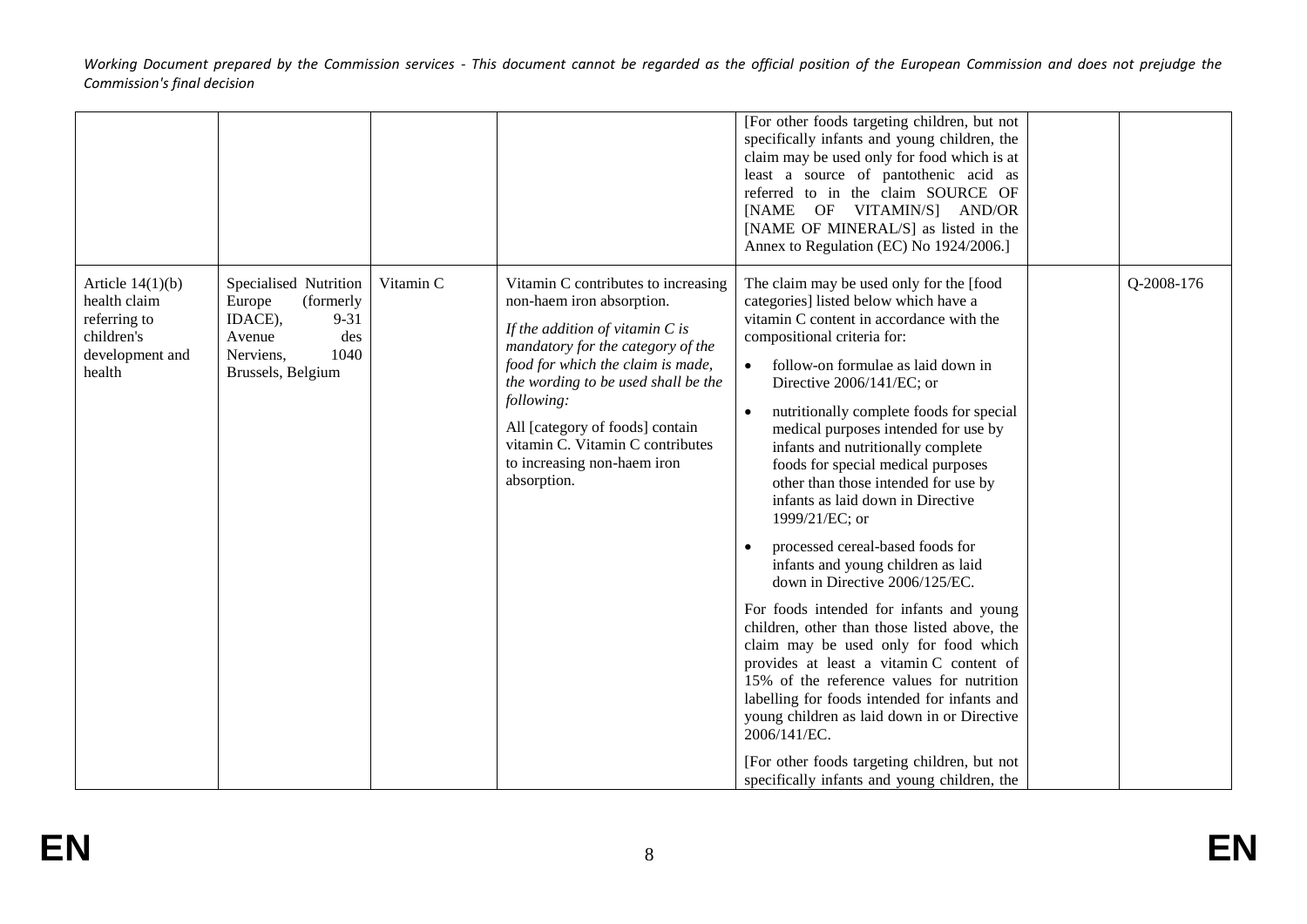|                                                                                               |                                                                                                                                |      |                                                                                                                                                                                                                                                                                                                                                                       | claim may be used only for food which is at<br>least a source of vitamin C as referred to in<br>the claim SOURCE OF [NAME OF<br>VITAMIN/S] AND/OR [NAME<br>OF<br>MINERAL/S] as listed in the Annex to<br>Regulation (EC) No 1924/2006.]                                                                                                                                                                                                                                                                                                                                                                                                                                                                                                                                                                                                                                                                                                                                                                                                                                                                                                                     |            |
|-----------------------------------------------------------------------------------------------|--------------------------------------------------------------------------------------------------------------------------------|------|-----------------------------------------------------------------------------------------------------------------------------------------------------------------------------------------------------------------------------------------------------------------------------------------------------------------------------------------------------------------------|-------------------------------------------------------------------------------------------------------------------------------------------------------------------------------------------------------------------------------------------------------------------------------------------------------------------------------------------------------------------------------------------------------------------------------------------------------------------------------------------------------------------------------------------------------------------------------------------------------------------------------------------------------------------------------------------------------------------------------------------------------------------------------------------------------------------------------------------------------------------------------------------------------------------------------------------------------------------------------------------------------------------------------------------------------------------------------------------------------------------------------------------------------------|------------|
| Article $14(1)(b)$<br>health claim<br>referring to<br>children's<br>development and<br>health | Specialised Nutrition<br>Europe<br>(formerly<br>IDACE),<br>$9 - 31$<br>Avenue<br>des<br>1040<br>Nerviens,<br>Brussels, Belgium | Iron | Iron contributes to normal<br>formation of haemoglobin and red<br>blood cells.<br>If the addition of iron is mandatory<br>for the category of the food for<br>which the claim is made, the<br>wording to be used shall be the<br>following:<br>All [category of foods] contain<br>iron. Iron contributes to normal<br>formation of haemoglobin and red<br>blood cells | The claim may be used only for the [food<br>categories] listed below which have an iron<br>content in accordance with the<br>compositional criteria for:<br>follow-on formulae as laid down in<br>Directive 2006/141/EC; or<br>nutritionally complete foods for special<br>$\bullet$<br>medical purposes intended for use by<br>infants and nutritionally complete<br>foods for special medical purposes<br>other than those intended for use by<br>infants as laid down in Directive<br>1999/21/EC; or<br>processed cereal-based foods for<br>infants and young children as laid<br>down in Directive 2006/125/EC.<br>For foods intended for infants and young<br>children, other than those listed above, the<br>claim may be used only for food which<br>provides at least an iron content of 15% of<br>the reference values for nutrition labelling<br>for foods intended for infants and young<br>children as laid down in or Directive<br>2006/141/EC.<br>[For other foods targeting children, but not<br>specifically infants and young children, the<br>claim may be used only for food which is at<br>least a source of iron as referred to in the | Q-2008-147 |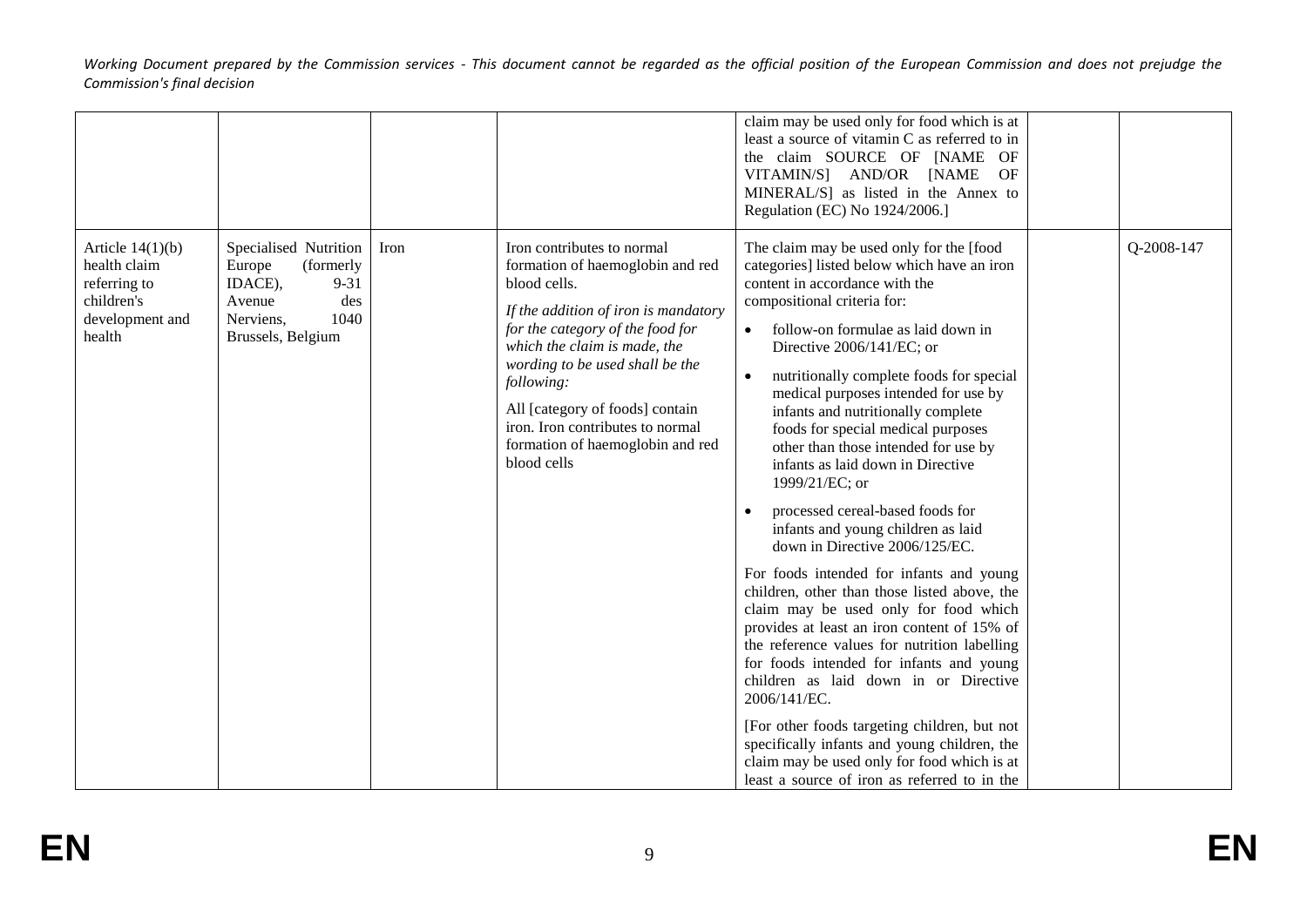|                                                                                               |                                                                                                                                |        |                                                                                                                                                                                                                                                                                                                  | <b>SOURCE</b><br>OF<br>claim<br>OF<br>[NAME<br><b>OF</b><br>VITAMIN/S] AND/OR<br>[NAME<br>MINERAL/S] as listed in the Annex to<br>Regulation (EC) No 1924/2006.]                                                                                                                                                                                                                                                                                                                                                                                                                                                                                                                                                                                                                                                                                                                                                                                                                                                                                                                                                                                                                                                                                                        |            |
|-----------------------------------------------------------------------------------------------|--------------------------------------------------------------------------------------------------------------------------------|--------|------------------------------------------------------------------------------------------------------------------------------------------------------------------------------------------------------------------------------------------------------------------------------------------------------------------|-------------------------------------------------------------------------------------------------------------------------------------------------------------------------------------------------------------------------------------------------------------------------------------------------------------------------------------------------------------------------------------------------------------------------------------------------------------------------------------------------------------------------------------------------------------------------------------------------------------------------------------------------------------------------------------------------------------------------------------------------------------------------------------------------------------------------------------------------------------------------------------------------------------------------------------------------------------------------------------------------------------------------------------------------------------------------------------------------------------------------------------------------------------------------------------------------------------------------------------------------------------------------|------------|
| Article $14(1)(b)$<br>health claim<br>referring to<br>children's<br>development and<br>health | Specialised Nutrition<br>Europe<br>(formerly<br>IDACE),<br>$9 - 31$<br>Avenue<br>des<br>1040<br>Nerviens,<br>Brussels, Belgium | Iodine | Iodine contributes to normal<br>thyroid function.<br>If the addition of iodine is<br>mandatory for the category of the<br>food for which the claim is made,<br>the wording to be used shall be the<br>following:<br>All [category of foods] contain<br>iodine. Iodine contributes to<br>normal thyroid function. | The claim may be used only for the [food<br>categories] listed below which have an<br>iodine content in accordance with the<br>compositional criteria for:<br>follow-on formulae as laid down in<br>$\bullet$<br>Directive 2006/141/EC; or<br>nutritionally complete foods for special<br>$\bullet$<br>medical purposes intended for use by<br>infants and nutritionally complete<br>foods for special medical purposes<br>other than those intended for use by<br>infants as laid down in Directive<br>1999/21/EC; or<br>processed cereal-based foods for<br>$\bullet$<br>infants and young children as laid<br>down in Directive 2006/125/EC.<br>For foods intended for infants and young<br>children, other than those listed above, the<br>claim may be used only for food which<br>provides at least an iodine content of 15%<br>of the reference values for nutrition<br>labelling for foods intended for infants and<br>young children as laid down in or Directive<br>2006/141/EC.<br>[For other foods targeting children, but not<br>specifically infants and young children, the<br>claim may be used only for food which is at<br>least a source of iodine as referred to in the<br>SOURCE<br>OF<br>OF<br>[NAME<br>claim<br>VITAMIN/S] AND/OR<br>OF<br>[NAME | Q-2008-144 |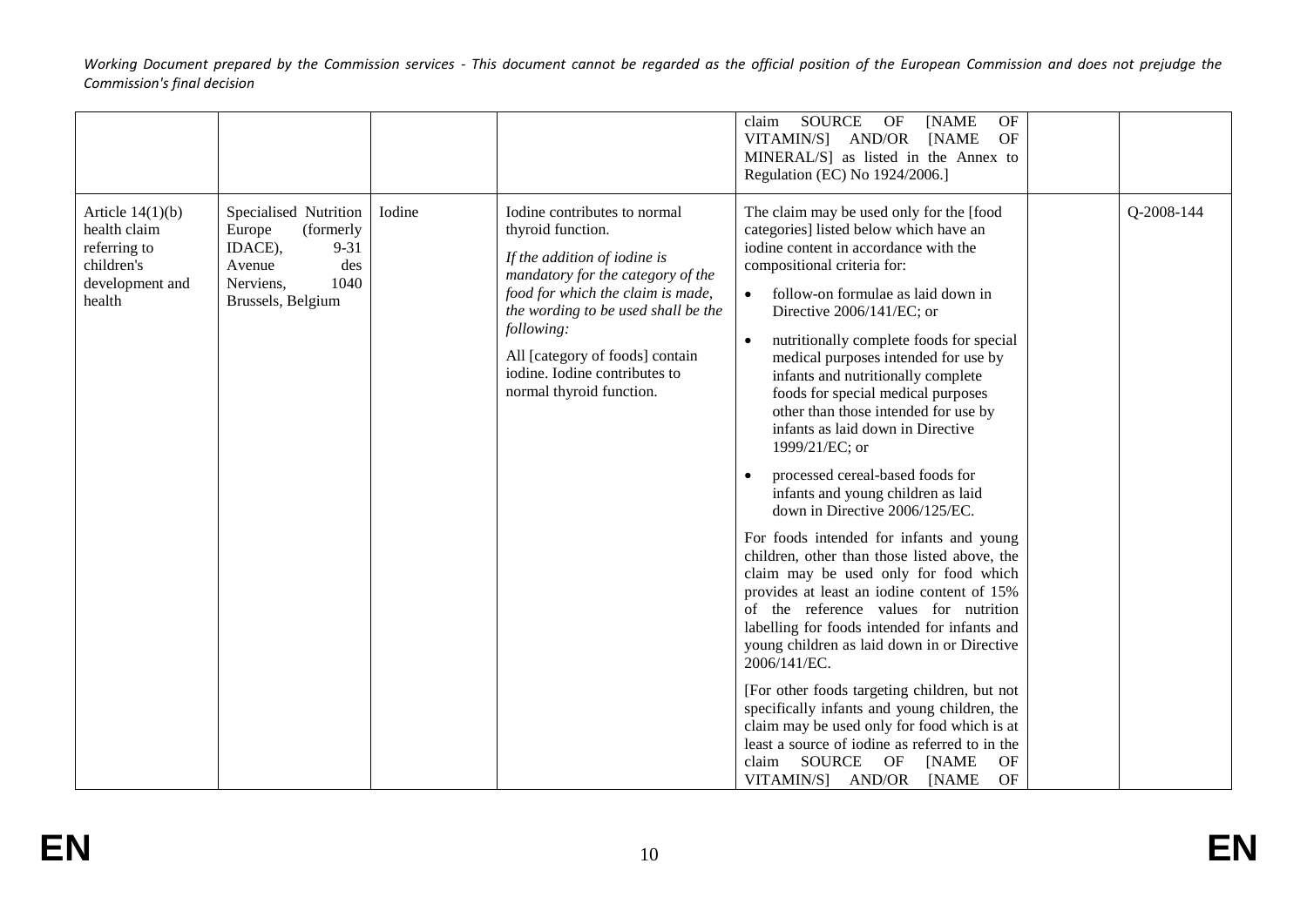|                                                                                               |                                                                                                                                |        |                                                                                                                                                                                                                                                                                                                            | MINERAL/S] as listed in the Annex to<br>Regulation (EC) No 1924/2006.]                                                                                                                                                                                                                                                                                                                                                                                                                                                                                                                                                                                                                                                                                                                                                                                                                                                                                                                                                                                                                                                                                                                                                                                                |            |
|-----------------------------------------------------------------------------------------------|--------------------------------------------------------------------------------------------------------------------------------|--------|----------------------------------------------------------------------------------------------------------------------------------------------------------------------------------------------------------------------------------------------------------------------------------------------------------------------------|-----------------------------------------------------------------------------------------------------------------------------------------------------------------------------------------------------------------------------------------------------------------------------------------------------------------------------------------------------------------------------------------------------------------------------------------------------------------------------------------------------------------------------------------------------------------------------------------------------------------------------------------------------------------------------------------------------------------------------------------------------------------------------------------------------------------------------------------------------------------------------------------------------------------------------------------------------------------------------------------------------------------------------------------------------------------------------------------------------------------------------------------------------------------------------------------------------------------------------------------------------------------------|------------|
| Article $14(1)(b)$<br>health claim<br>referring to<br>children's<br>development and<br>health | Specialised Nutrition<br>Europe<br>(formerly<br>IDACE),<br>$9 - 31$<br>des<br>Avenue<br>1040<br>Nerviens,<br>Brussels, Belgium | Iodine | Iodine contributes to normal<br>cognitive development.<br>If the addition of iodine is<br>mandatory for the category of the<br>food for which the claim is made,<br>the wording to be used shall be the<br>following:<br>All [category of foods] contain<br>iodine. Iodine contributes to<br>normal cognitive development. | The claim may be used only for the [food<br>categories] listed below which have an<br>iodine content in accordance with the<br>compositional criteria for:<br>follow-on formulae as laid down in<br>Directive 2006/141/EC; or<br>nutritionally complete foods for special<br>medical purposes intended for use by<br>infants and nutritionally complete<br>foods for special medical purposes<br>other than those intended for use by<br>infants as laid down in Directive<br>1999/21/EC; or<br>processed cereal-based foods for<br>infants and young children as laid<br>down in Directive 2006/125/EC.<br>For foods intended for infants and young<br>children, other than those listed above, the<br>claim may be used only for food which<br>provides at least an iodine content of 15%<br>of the reference values for nutrition<br>labelling for foods intended for infants and<br>young children as laid down in or Directive<br>2006/141/EC.<br>[For other foods targeting children, but not<br>specifically infants and young children, the<br>claim may be used only for food which is at<br>least a source of iodine as referred to in the<br>claim SOURCE<br>OF<br>OF<br>[NAME<br>VITAMIN/S] AND/OR<br>[NAME<br>OF<br>MINERAL/S] as listed in the Annex to | Q-2008-145 |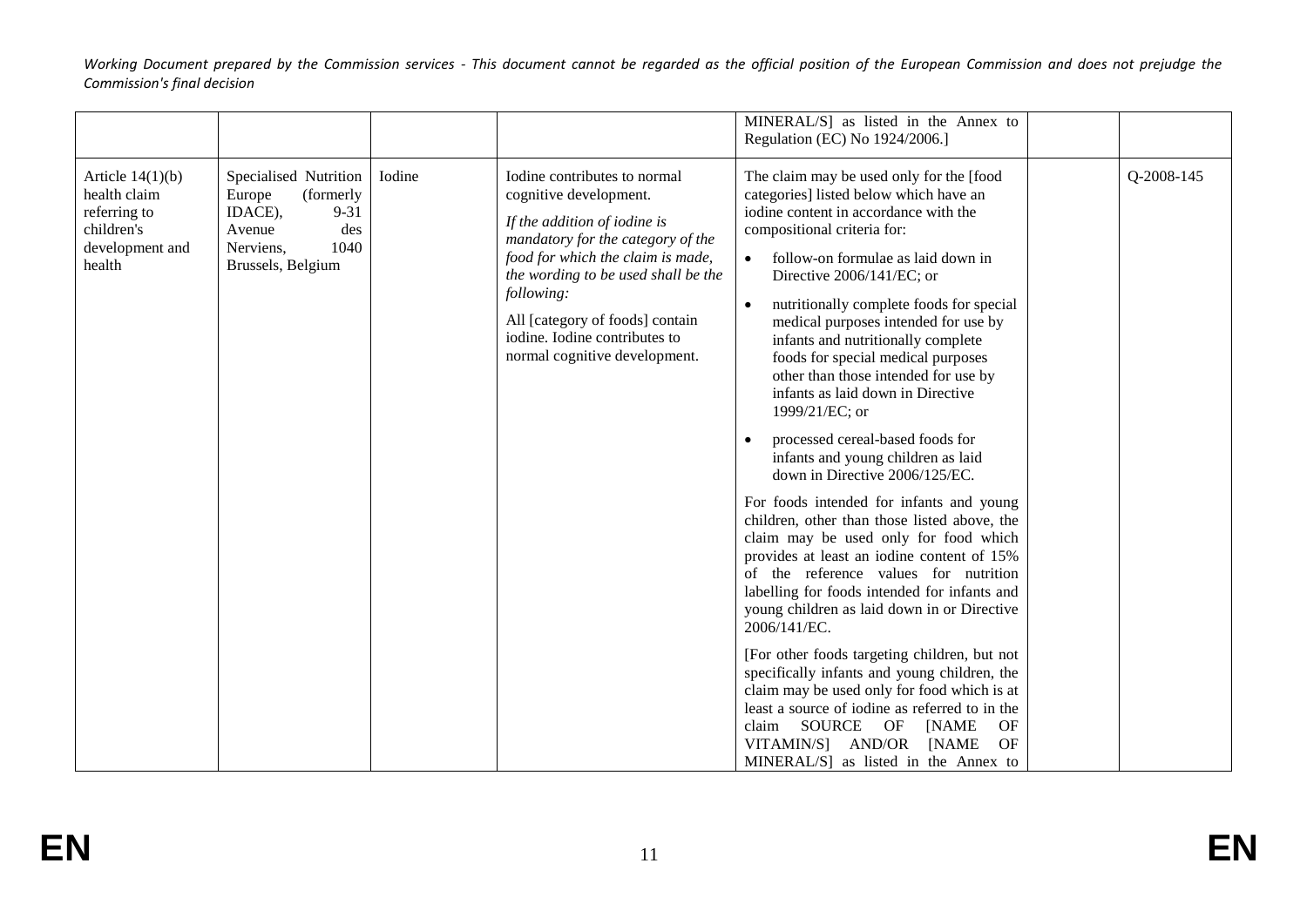|                                                                                               |                                                                                                                                |           |                                                                                                                                                                                                                                                                                                                                                               | Regulation (EC) No 1924/2006.]                                                                                                                                                                                                                                                                                                                                                                                                                                                                                                                                                                                                                                                                                                                                                                                                                                                                                                                                                                                                                                                                                                                                                                                                                                                                                               |            |
|-----------------------------------------------------------------------------------------------|--------------------------------------------------------------------------------------------------------------------------------|-----------|---------------------------------------------------------------------------------------------------------------------------------------------------------------------------------------------------------------------------------------------------------------------------------------------------------------------------------------------------------------|------------------------------------------------------------------------------------------------------------------------------------------------------------------------------------------------------------------------------------------------------------------------------------------------------------------------------------------------------------------------------------------------------------------------------------------------------------------------------------------------------------------------------------------------------------------------------------------------------------------------------------------------------------------------------------------------------------------------------------------------------------------------------------------------------------------------------------------------------------------------------------------------------------------------------------------------------------------------------------------------------------------------------------------------------------------------------------------------------------------------------------------------------------------------------------------------------------------------------------------------------------------------------------------------------------------------------|------------|
| Article $14(1)(b)$<br>health claim<br>referring to<br>children's<br>development and<br>health | Specialised Nutrition<br>Europe<br>(formerly<br>IDACE),<br>$9 - 31$<br>Avenue<br>des<br>1040<br>Nerviens,<br>Brussels, Belgium | Vitamin D | Vitamin D contributes to normal<br>development of bones and teeth.<br>If the addition of vitamin $D$ is<br>mandatory for the category of the<br>food for which the claim is made,<br>the wording to be used shall be the<br>following:<br>All [category of foods] contain<br>vitamin D. Vitamin D contributes<br>to normal development of bones<br>and teeth. | The claim may be used only for the [food<br>categories] listed below which have a<br>vitamin D content in accordance with the<br>compositional criteria for:<br>follow-on formulae as laid down in<br>$\bullet$<br>Directive 2006/141/EC; or<br>nutritionally complete foods for special<br>$\bullet$<br>medical purposes intended for use by<br>infants and nutritionally complete<br>foods for special medical purposes<br>other than those intended for use by<br>infants as laid down in Directive<br>1999/21/EC; or<br>processed cereal-based foods for<br>infants and young children as laid<br>down in Directive 2006/125/EC.<br>For foods intended for infants and young<br>children, other than those listed above, the<br>claim may be used only for food which<br>provides at least a vitamin D content of<br>15% of the reference values for nutrition<br>labelling for foods intended for infants and<br>young children as laid down in or Directive<br>2006/141/EC.<br>[For other foods targeting children, but not<br>specifically infants and young children, the<br>claim may be used only for food which is at<br>least a source of vitamin D as referred to in<br>the claim SOURCE OF [NAME OF<br>VITAMIN/S] AND/OR [NAME<br>OF<br>MINERAL/S] as listed in the Annex to<br>Regulation (EC) No 1924/2006.] | Q-2008-178 |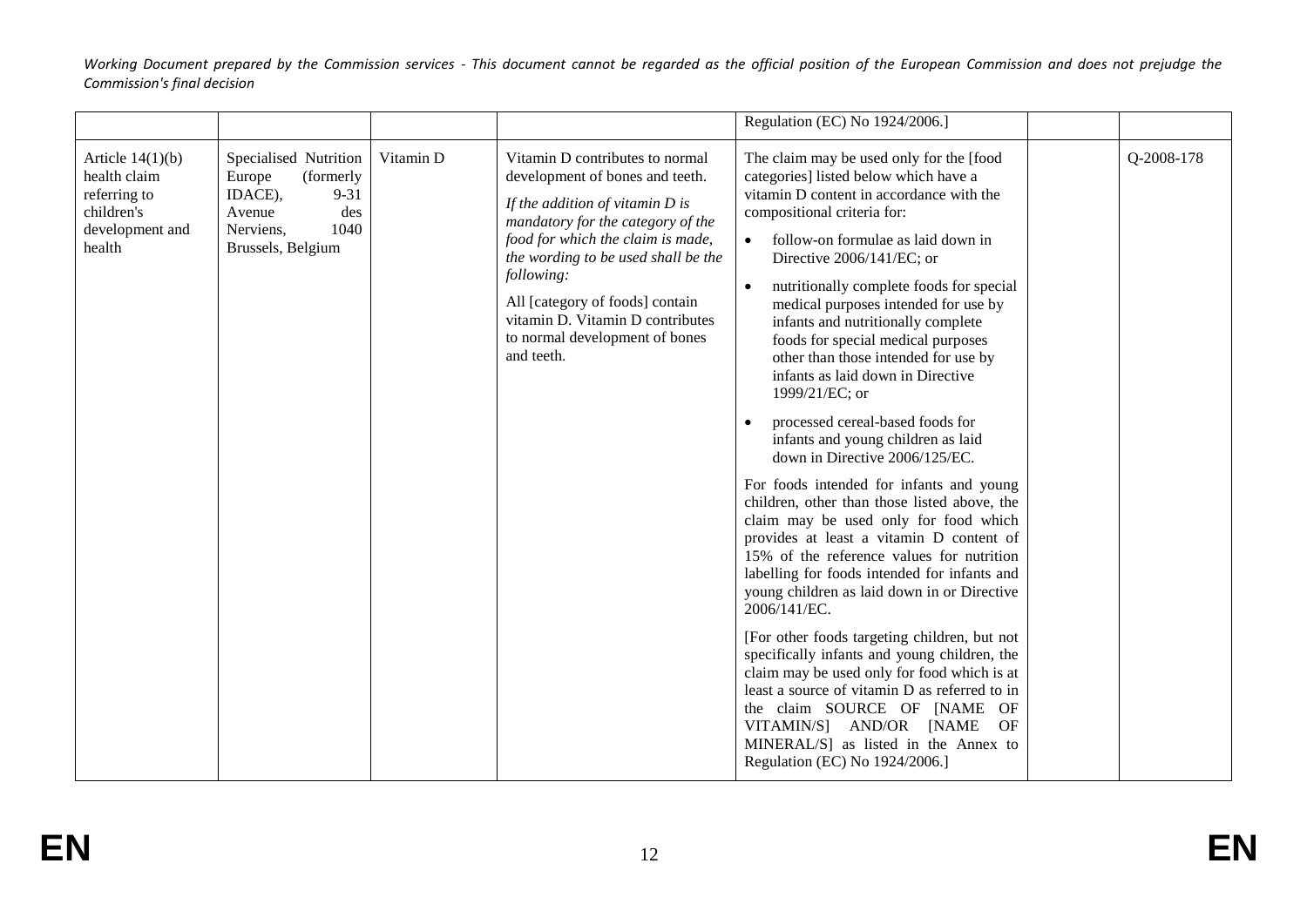| Article $14(1)(b)$<br>health claim<br>referring to<br>children's<br>development and<br>health | Specialised Nutrition<br>(formerly<br>Europe<br>IDACE),<br>$9 - 31$<br>des<br>Avenue<br>1040<br>Nerviens,<br>Brussels, Belgium | Zinc            | Zinc contributes to normal function<br>of the immune system.<br>If the addition of zinc is mandatory<br>for the category of the food for<br>which the claim is made, the<br>wording to be used shall be the<br>following:<br>All [category of foods] contain<br>zinc. Zinc contributes to normal<br>function of the immune system. | The claim may be used only for the [food]<br>categories] listed below which have a zinc<br>content in accordance with the<br>compositional criteria for:<br>follow-on formulae as laid down in<br>Directive 2006/141/EC; or<br>nutritionally complete foods for special<br>$\bullet$<br>medical purposes intended for use by<br>infants and nutritionally complete<br>foods for special medical purposes<br>other than those intended for use by<br>infants as laid down in Directive<br>1999/21/EC; or<br>processed cereal-based foods for<br>infants and young children as laid<br>down in Directive 2006/125/EC.<br>For foods intended for infants and young<br>children, other than those listed above, the<br>claim may be used only for food which<br>provides at least a zinc content of 15% of<br>the reference values for nutrition labelling<br>for foods intended for infants and young<br>children as laid down in or Directive<br>2006/141/EC.<br>[For other foods targeting children, but not<br>specifically infants and young children, the<br>claim may be used only for food which is at<br>least a source of zinc as referred to in the<br>SOURCE<br>OF<br>claim<br>OF<br>[NAME]<br>VITAMIN/S] AND/OR<br>[NAME<br>OF<br>MINERAL/S] as listed in the Annex to<br>Regulation (EC) No 1924/2006.] | Q-2008-189   |
|-----------------------------------------------------------------------------------------------|--------------------------------------------------------------------------------------------------------------------------------|-----------------|------------------------------------------------------------------------------------------------------------------------------------------------------------------------------------------------------------------------------------------------------------------------------------------------------------------------------------|-------------------------------------------------------------------------------------------------------------------------------------------------------------------------------------------------------------------------------------------------------------------------------------------------------------------------------------------------------------------------------------------------------------------------------------------------------------------------------------------------------------------------------------------------------------------------------------------------------------------------------------------------------------------------------------------------------------------------------------------------------------------------------------------------------------------------------------------------------------------------------------------------------------------------------------------------------------------------------------------------------------------------------------------------------------------------------------------------------------------------------------------------------------------------------------------------------------------------------------------------------------------------------------------------------------------|--------------|
| Article $14(1)(b)$                                                                            | Specialised Nutrition                                                                                                          | Docosahexaenoic | DHA contributes to normal brain                                                                                                                                                                                                                                                                                                    | In order to bear the claims food should                                                                                                                                                                                                                                                                                                                                                                                                                                                                                                                                                                                                                                                                                                                                                                                                                                                                                                                                                                                                                                                                                                                                                                                                                                                                           | Q-2014-00059 |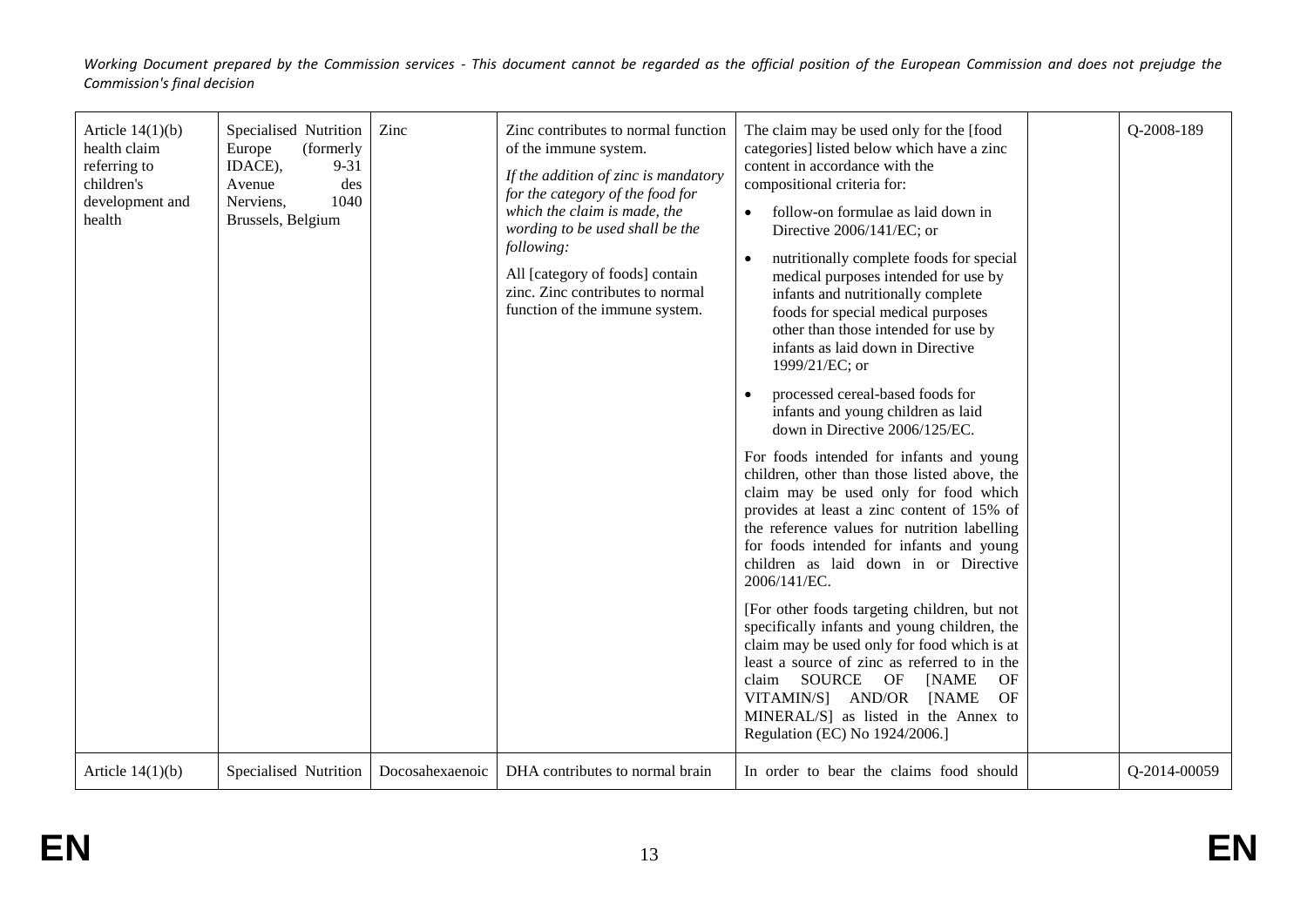| health claim<br>Europe<br>referring to<br>children's<br>development and<br>health                       | (formerly<br>IDACE),<br>$9 - 31$<br>Avenue<br>des<br>1040<br>Nerviens,<br>Brussels, Belgium                          | acid (DHA) | development.<br>If the addition of DHA is<br>mandatory for the category of the<br>food for which the claim is made,<br>the wording to be used shall be the<br>following:<br>All [category of foods] contain<br>DHA. DHA contributes to normal<br>brain development.                                                                                                                                              | provide:<br>for older infants $(> 6$ months of age)<br>$\bullet$<br>and young children below the age of 24<br>months, a daily intake of 100 mg DHA.<br>for children from 2 to 18 years, a daily<br>$\bullet$<br>intake of 250 mg DHA.                                                                                                                                                                                                                                                                                                                                                                                                                                                                                                                                                                                                                                                                                                                              |            |
|---------------------------------------------------------------------------------------------------------|----------------------------------------------------------------------------------------------------------------------|------------|------------------------------------------------------------------------------------------------------------------------------------------------------------------------------------------------------------------------------------------------------------------------------------------------------------------------------------------------------------------------------------------------------------------|--------------------------------------------------------------------------------------------------------------------------------------------------------------------------------------------------------------------------------------------------------------------------------------------------------------------------------------------------------------------------------------------------------------------------------------------------------------------------------------------------------------------------------------------------------------------------------------------------------------------------------------------------------------------------------------------------------------------------------------------------------------------------------------------------------------------------------------------------------------------------------------------------------------------------------------------------------------------|------------|
| Article $14(1)(b)$<br>health claim<br>Europe<br>referring to<br>children's<br>development and<br>health | Specialised Nutrition<br>(formerly<br>IDACE),<br>$9 - 31$<br>Avenue<br>des<br>1040<br>Nerviens,<br>Brussels, Belgium | Selenium   | Selenium contributes to the<br>protection of DNA, proteins and<br>lipids from oxidative damage.<br>If the addition of selenium is<br>mandatory for the category of the<br>food for which the claim is made,<br>the wording to be used shall be the<br>following:<br>All [category of foods] contain<br>selenium. Selenium contributes to<br>the protection of DNA, proteins<br>and lipids from oxidative damage. | The claim may be used only for the [food<br>categories] listed below which have a<br>selenium content in accordance with the<br>compositional criteria for:<br>follow-on formulae as laid down in<br>$\bullet$<br>Directive 2006/141/EC; or<br>nutritionally complete foods for special<br>medical purposes intended for use by<br>infants and nutritionally complete<br>foods for special medical purposes<br>other than those intended for use by<br>infants as laid down in Directive<br>1999/21/EC; or<br>processed cereal-based foods for<br>infants and young children as laid<br>down in Directive 2006/125/EC.<br>For foods intended for infants and young<br>children, other than those listed above, the<br>claim may be used only for food which<br>provides at least a selenium content of 15%<br>of the reference values for nutrition<br>labelling for foods intended for infants and<br>young children as laid down in or Directive<br>2006/141/EC. | Q-2008-159 |